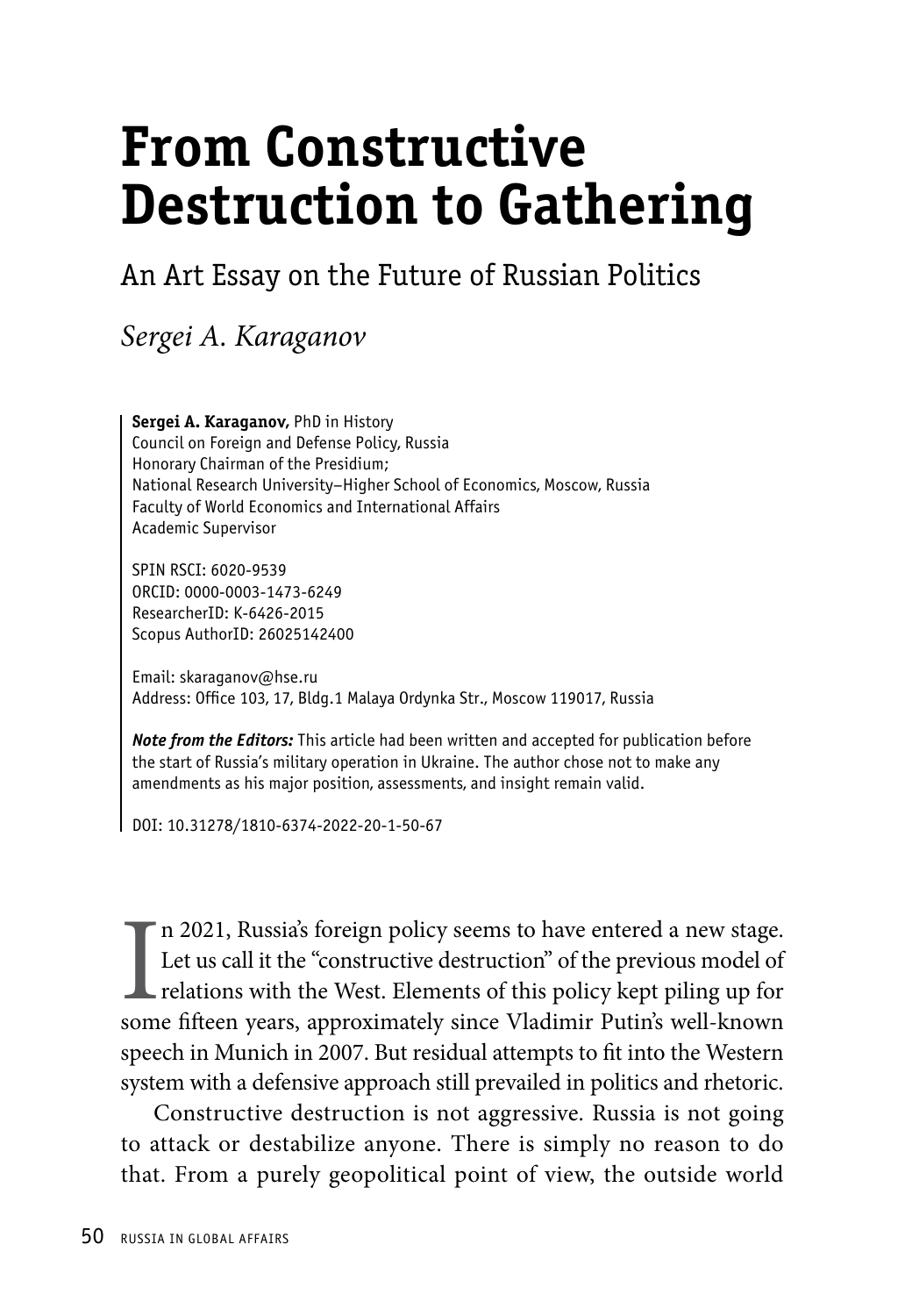creates increasingly favorable medium-term prospects for Russia's development. But there is one major exception—NATO's continuing expansion and attempts to draw Ukraine into the bloc, formally or informally, which creates a security situation unacceptable to Russia.

The West is on the path of slow but steady decline internally, internationally and even economically. It is this decline—after almost five hundred years of dominance in world politics, economy, and culture, and especially after its seeming final victory in the 1990s and mid-2000s—that is the main reason why the West has unleashed a new Cold War. In my opinion, $^1$  it is likely to lose it and give up the role of global leader. This will probably make it a more constructive partner just in time for Russia to counterbalance friendly but increasingly powerful China.

In the meantime, the collective West is on the desperate and verbally aggressive defensive, trying to consolidate itself and use the remaining trump cards in order to reverse the prevailing trend. One of them is to use Ukraine in order to harm Russia and tie its hands. It is important to prevent these convulsive attempts from developing into a full-scale clash, and keep the United States and NATO from continuing their current policy. It is unbeneficial and dangerous for everyone, but so far relatively cheap for its initiators. It is necessary to convince the West that this policy is counterproductive for itself.

Another trump card is the dominating position in the Euro-Atlantic security institutions that developed after the end of the previous Cold War when Russia's combined power had hit its all-time lowest. This structure needs to be consistently destroyed, above all by non-participation and refusal to play by its long-outdated rules that were never beneficial to Russia. The Western track should be made secondary for Russia as soon as possible, only as an option supporting its Eurasian push. Integration in Greater Eurasia will be easier if Russia builds constructive relationships with countries located on the western tip of the continent, but the system of institutions that

<sup>1</sup> See: Karaganov, S. A., 2021. On a Third Cold War. *Russia in Global Affairs*, 19(3), pp. 102-115. Available at: https://eng.globalaffairs.ru/articles/on-a-third-cold-war/ [Accessed 7 February 2022].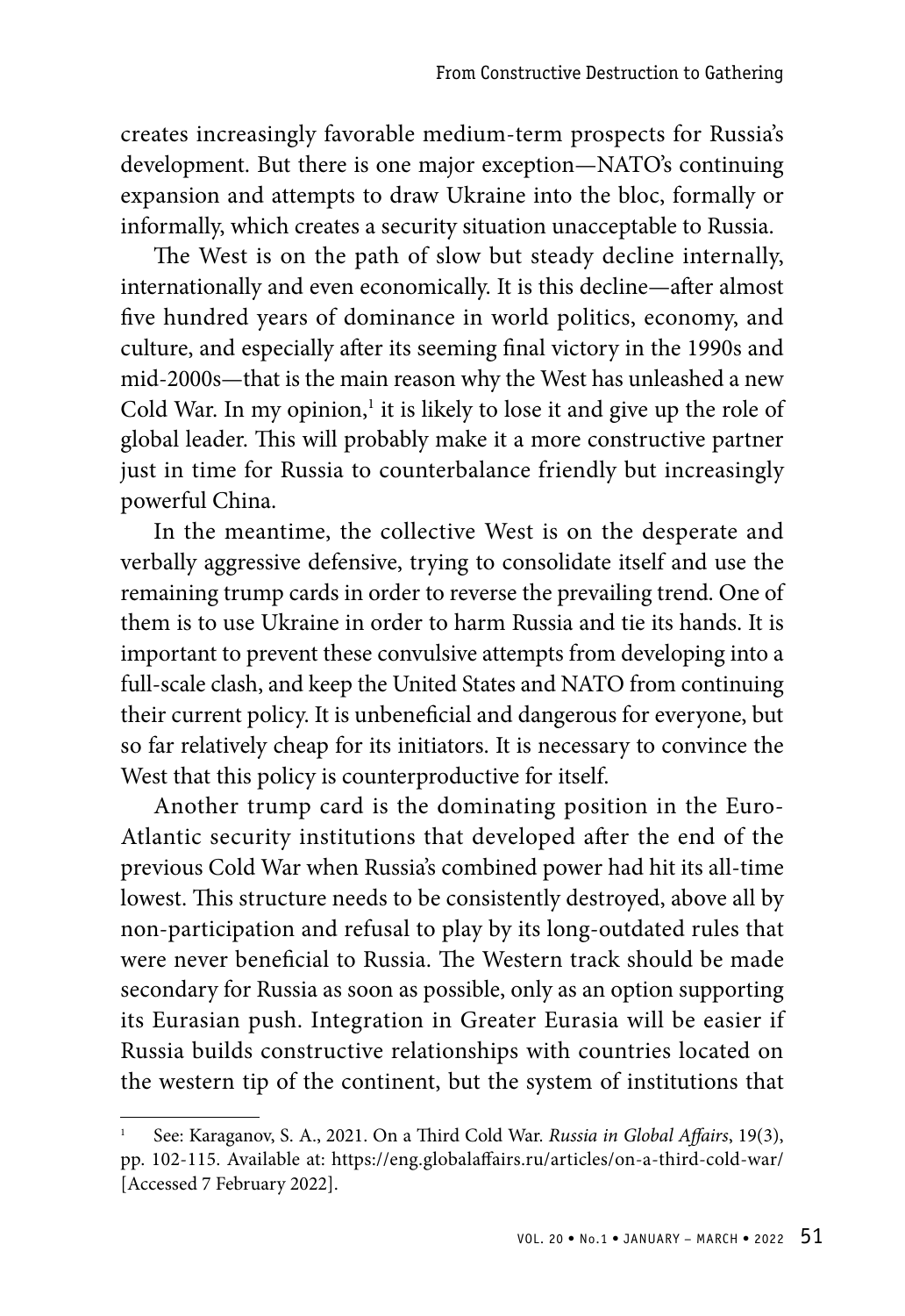remined from the past is an obstacle to building such relations. Therefore, we are not interested in preserving it.

The most important step towards building a new system is (alongside dismantling the old one) "the gathering of lands," not even because Moscow wants so, but out of necessity. I wish we could do it later. But thirty years after the disintegration of the USSR, it has transpired that most post-Soviet countries have failed to become viable states. And some of them probably never will. There are many reasons, and they need to be analyzed. For the time being I will turn to the one that lies on the surface—most local elites have no historical and cultural experience of statecraft. They could not, and did not have time to, become state-forming. In fact, small countries lost the most after the collapse of the empire's intellectual and cultural space. The road to the West that had opened up after that could hardly offer an adequate alternative. The absence of a stateforming core led to excessive compradorial ambitions entertained by those at the top.

Most of these states will either fall under external control, as the Baltic republics did, or continue to come apart. The Somaliazation of neighboring countries is unacceptable.

It is, therefore, necessary to think about how to make this "gathering" more effective and beneficial for Russia, taking into account the bitter experience of the tsarist and especially Soviet governments, which extended the sphere of influence beyond reasonable measure, and then had to keep these lands at the expense of the indigenous Russian peoples.

How to deal with the "gathering" imposed by history is the subject of future articles. In this one, I will focus on the objectively overdue, although equally difficult, policy of "constructive destruction."

#### **PAST MILESTONES**

The new stage of Russian foreign policy was preceded by three others. The first one was a period of weakness and illusions that began in the late 1980s. We had no more strength to resist, we wanted to believe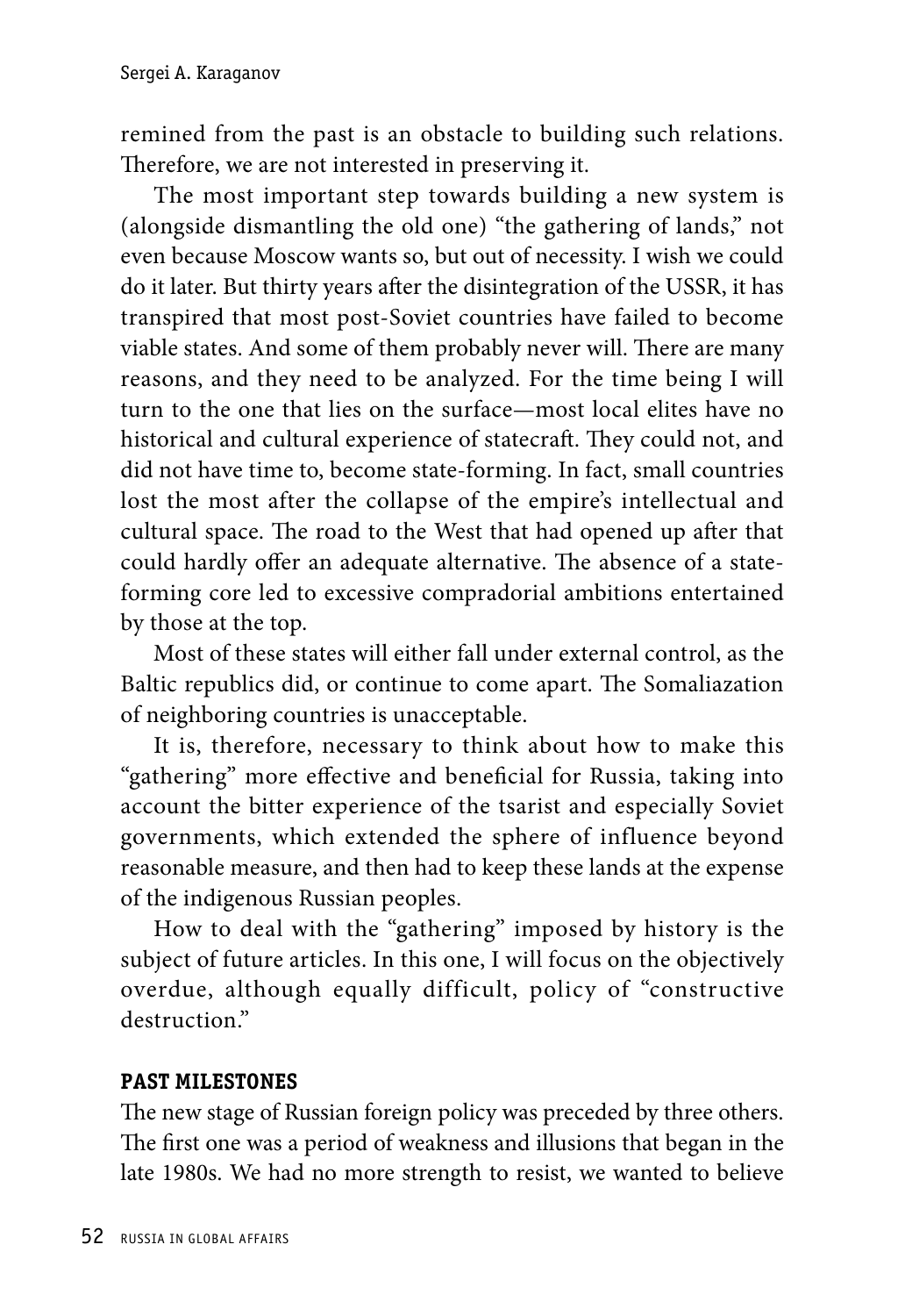that democracy and the West would help us.2 That period ended in 1999, when, after the first waves of NATO expansion, perceived here as backstabbing, the collective West committed something similar to the gang rape of what remained of Yugoslavia.

Implicitly and covertly (we had to smile and bow in public), Russia began to "rise from knees." It started rebuilding the state. After the United States had withdrawn from the ABM Treaty, which signaled its desire to regain strategic superiority, the country that was still poor made a pivotal decision to create a series of weapons that would put an end to the American hopes. Putin's speech in Munich, the war in Georgia, the deep reform of the general-purpose forces amid the unfolding global economic crisis, which meant the failure of Western liberal globalist imperialism (I borrowed this term from brilliant British international relations expert Richard Sakwa), marked a new stage in Russia's politics—regaining the role of a major world power capable of defending its sovereignty and interests. Milestones along the way were Crimea, Syria, military strengthening, consistent efforts to limit the West's ability to influence Russia's internal policies, and steps to force compradors out of the Russian ruling class, including by cleverly using the West's reaction. In the situation of growing hostility, it has become unbeneficial to look to the West and keep money in Western banks.

China's fantastic rise, the development of de facto allied relations between Moscow and Beijing, which began in the 2010s, Russia's turn to the East, and the West's sliding into a multidimensional crisis have led to a large-scale redistribution of political and geoeconomic power in favor of Russia. This is particularly evident in Europe. While only a decade ago Russia was seen as the weak but bristling fringe of the continent, now the EU is desperately fighting to keep its slipping geopolitical and geoeconomic agency on the world stage.

The period of "regaining greatness" had ended, relatively speaking, by 2017-2018. We leveled off, with modernization underway, but slow economic development was fraught with a decline. This hitch annoyed

<sup>2</sup> See: Zubok, V., 2021. Zapad nam pomozhet… [The West Will Help Us…] // *Rossiya v globalnoi politike*, 19(6), pp. 30-43. Available at: globalaffairs.ru/articles/zapad-nampomozhet/ [Accessed 7 February 2022].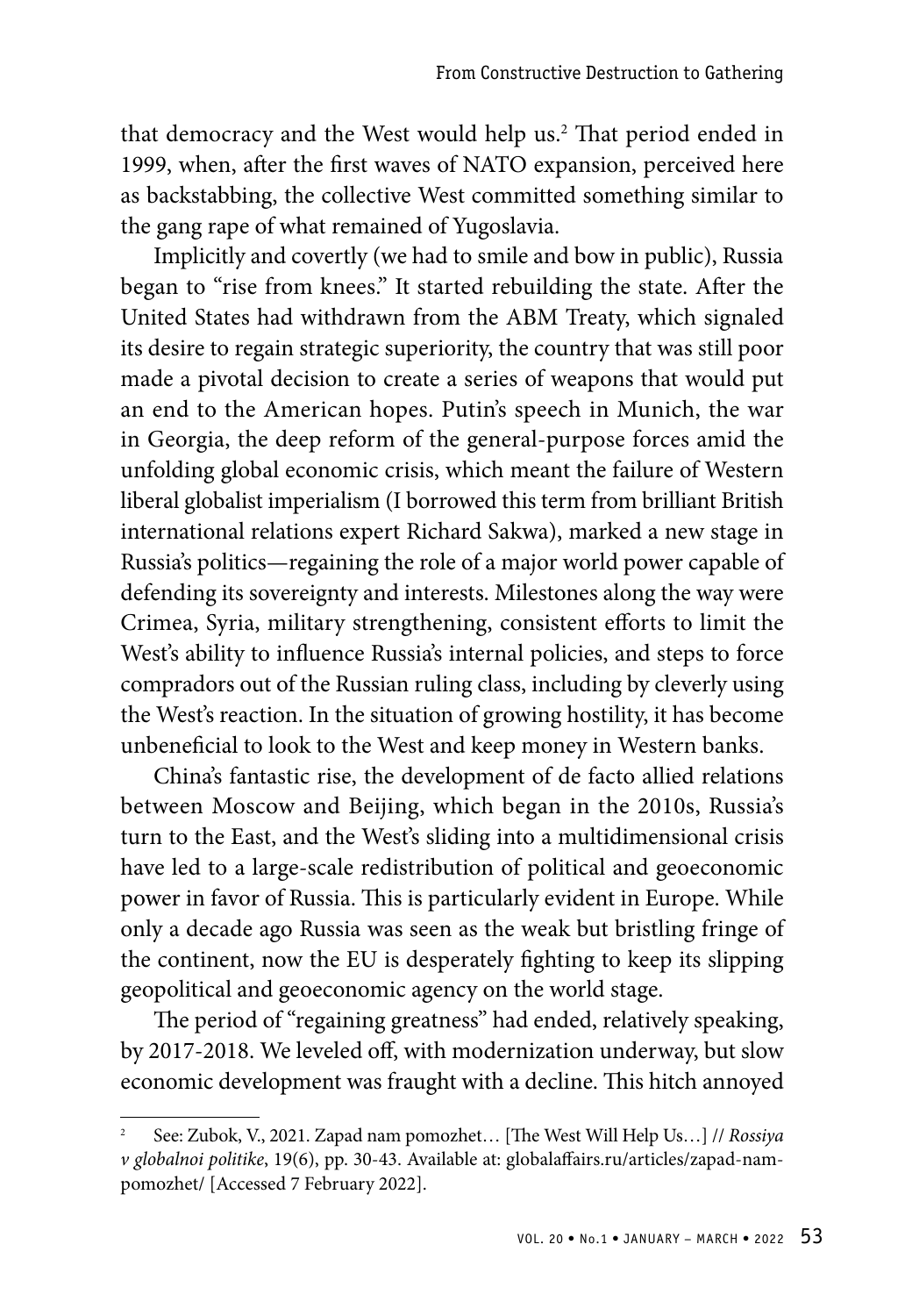many, including myself, who began to fear that Russia would once again "snatch defeat out of the hands of victory." But, as it turned out, it was another period of accumulating strength, primarily in the military field. Russia has since gone far ahead, securing its relative strategic invulnerability at least for a decade and consolidating its ability to "remain dominant during any escalation," should conflicts break out in regions vital to it.

The end of 2021, with Russia's ultimatum to the United States and NATO to stop building up military infrastructure near the Russian borders and expanding the bloc to the East, marked the beginning of "constructive destruction." The purpose is not just to stop the declining but still extremely dangerous inertia of the Western geostrategic offensive, but also to take serious steps towards laying the foundation for changing the relations that developed between Russia and the West in the 1990s.

Russia's military strength, renewed sense of moral righteousness, experience of past mistakes, and a nearly allied relationship with China allow us to hope that the collective West, which has appointed itself as an opponent, will act reasonably (despite all inevitable fluctuations). And then in a decade from now—I hope sooner—we will start jointly building a new system of security and cooperation in Greater Eurasia and renovating the global system based on the UN and international law, not on the unilateral "rules" that have been imposed in recent decades.

#### **CORRECTION WORK**

Let me say right away that I consider Russian diplomacy of the last twenty-five years brilliant. Playing very weak cards, Moscow first avoided being "finished off," retained the formal status of great power in the UN Security Council, preserved its nuclear capabilities, and then, pouncing on the mistakes and weaknesses of competitors, and using the strengths of partners, gradually strengthened its position in the world. Building a deep and friendly relationship with China was a great achievement. Russia has a more advantageous geopolitical position than the USSR, unless, of course, it strives for the role of global superpower that destroyed the Soviet Union.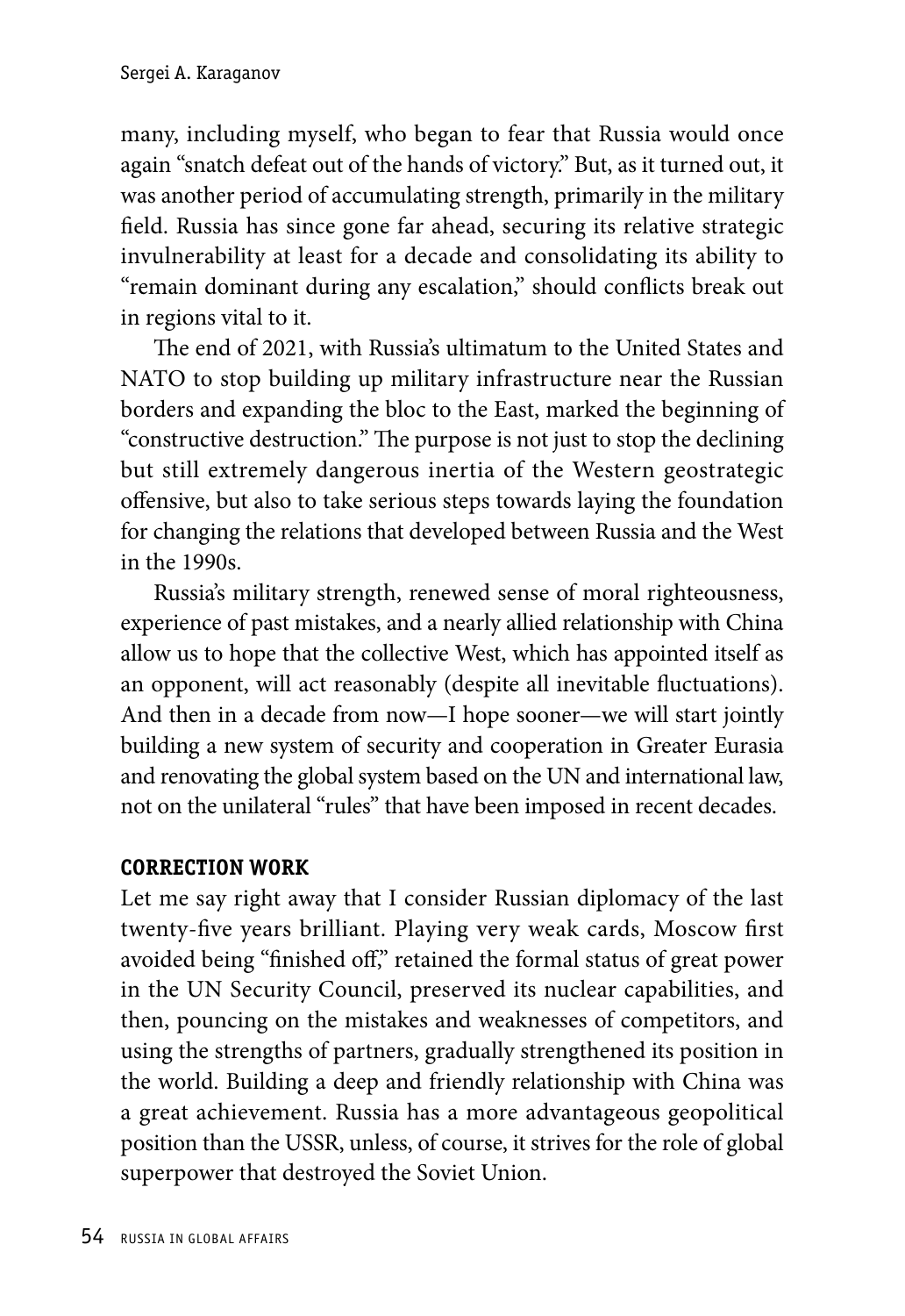But we must not forget the miscalculations we made, so as not to repeat them again. Our weakness, mental laziness and bureaucratic inertia helped create and maintain the present unjust and unsustainable European security system.

The splendidly sounding Charter of Paris for a New Europe, signed in 1990, contained a provision, unthinkable for the Helsinki Act of 1975, that gave countries the freedom of choosing unions. Since the Warsaw Pact Organization was already at the end of its rope, this meant the freedom of NATO's enlargement. This document is still cited, even in our country. But in 1990, the North Atlantic Alliance could at least be considered a defensive bloc. Since then, the organization and the vast majority of its member states have committed a series of aggressive acts against the remains of Yugoslavia, Iraq, and Libya.

After a warm meeting with Lech Walesa, in 1993, Boris Yeltsin signed a document stating "Russia's understanding of Poland's plans to join NATO." Having learned in 1994 about the plans to begin NATO expansion, then Russian Foreign Minister Andrei Kozyrev started bargaining, without presidential approval, over conditions for Russia's consent. The other side immediately spread the word that since the Russians were bargaining, they did not mind. In 1995, Moscow hit the brakes, but it was too late—the dam had burst and those in the West who questioned the feasibility of NATO's expansion were sidelined.

In 1997, faced with a desperate economic situation and dependence on the West, Moscow signed the Russia-NATO Founding Act. We secured some concessions such as the promise not to station substantial military contingents in the new member countries. This obligation has been breached for several years now. It was also agreed that no nuclear weapons would be deployed in these countries. But this was not entirely in the interests of the United States, which had long sought (contrary to the wishes of its allies) to get away from a potential nuclear conflict in Europe, which would almost inevitably have led to nuclear strikes against the United States. The Act de facto legitimized the bloc's expansion.

There were also smaller, but more bitter, mistakes. Russia participated in the Partnership for Peace program aimed at creating the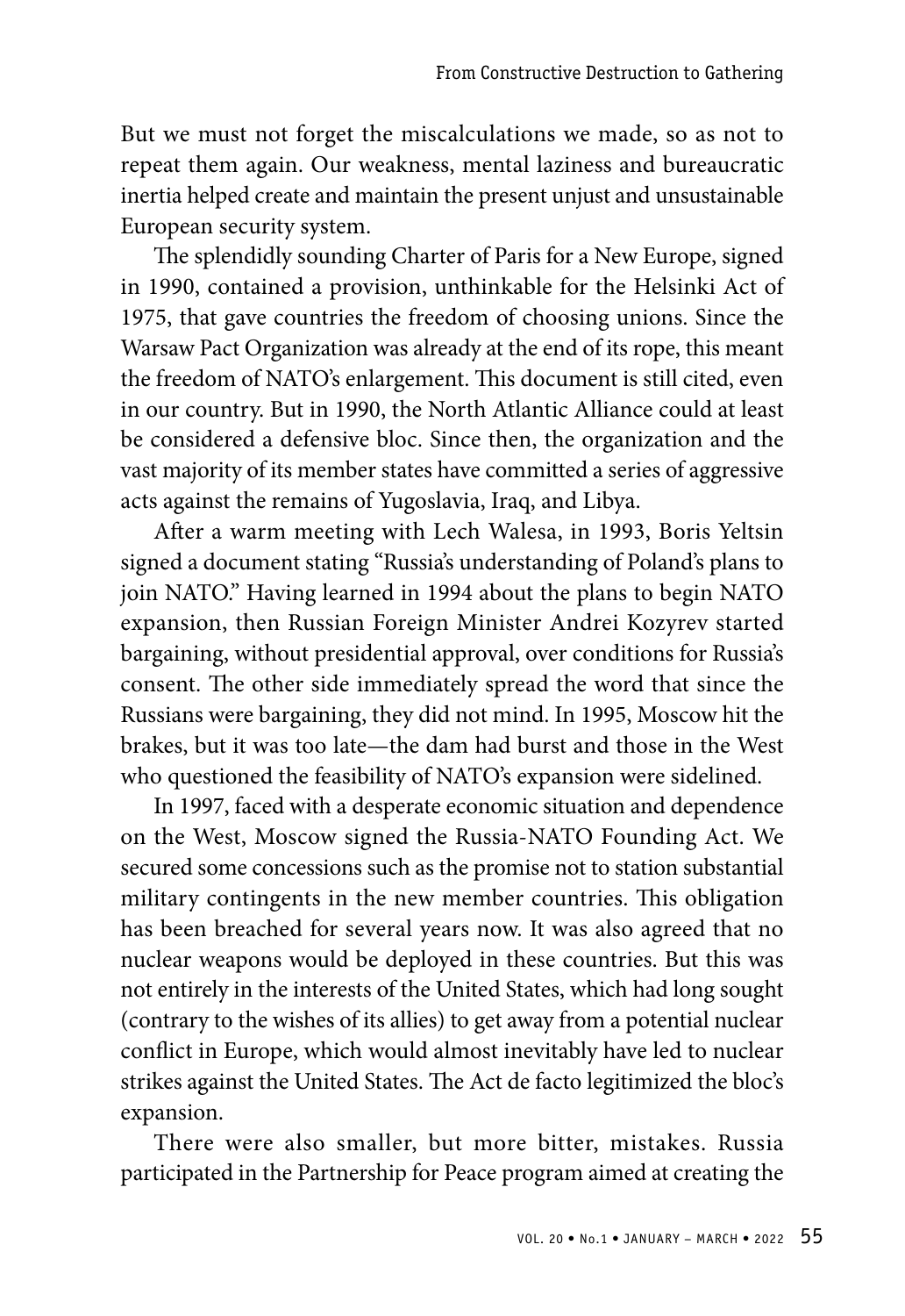impression that the bloc was willing to listen to Russia, thus justifying its continued existence and expansion. An even more unfortunate blunder was made later, when, after the NATO aggression against Yugoslavia, Moscow joined in the work of the Russia-NATO Council with an astonishingly worthless set of issues for discussion. The only issue that should have been discussed—preventing NATO's expansion and the advancement of its military infrastructure to the Russian border—was not on the agenda. The Council continued to work even after the aggression committed by most NATO countries against Iraq and Libya in 2011.

It is a pity that we have not so far called NATO what it has really become—an aggressor that has committed numerous war crimes. I think that this would be a wake-up call for many political circles in Europe, for example, in Finland and Sweden, which are considering the expediency of joining NATO, and for all others who habitually keep repeating the mantra about the defensive nature of the bloc and the need to strengthen it in order to deter fictional enemies.

I understand those in the West who got accustomed to the existing system that allows Americans to buy the obedience of junior partners, not only in military terms, and the latter to save on security expenses by selling part of their sovereignty. But why would we need this system? Especially since it clearly leads to the reproduction and even escalation of confrontation on our western border and in the world as a whole. NATO exists by ramping up artificial confrontation, and the longer the organization survives, the deeper this confrontation will be.

At the same time, the bloc, in fact, is dangerous for its members as well. While provoking confrontation, it does not guarantee protection. It is not true that Article 5 of the Washington Treaty ensures collective defense in the event of an attack. It contains no automatic guarantees. I know the history of the bloc and the American discussion around its creation and I am absolutely certain that the United States will under no circumstances use nuclear weapons in "defense" of allies if it is a conflict with another nuclear power.

The Organization for Cooperation and Security in Europe (OSCE) has long outlived itself. The prevailing NATO and EU majority uses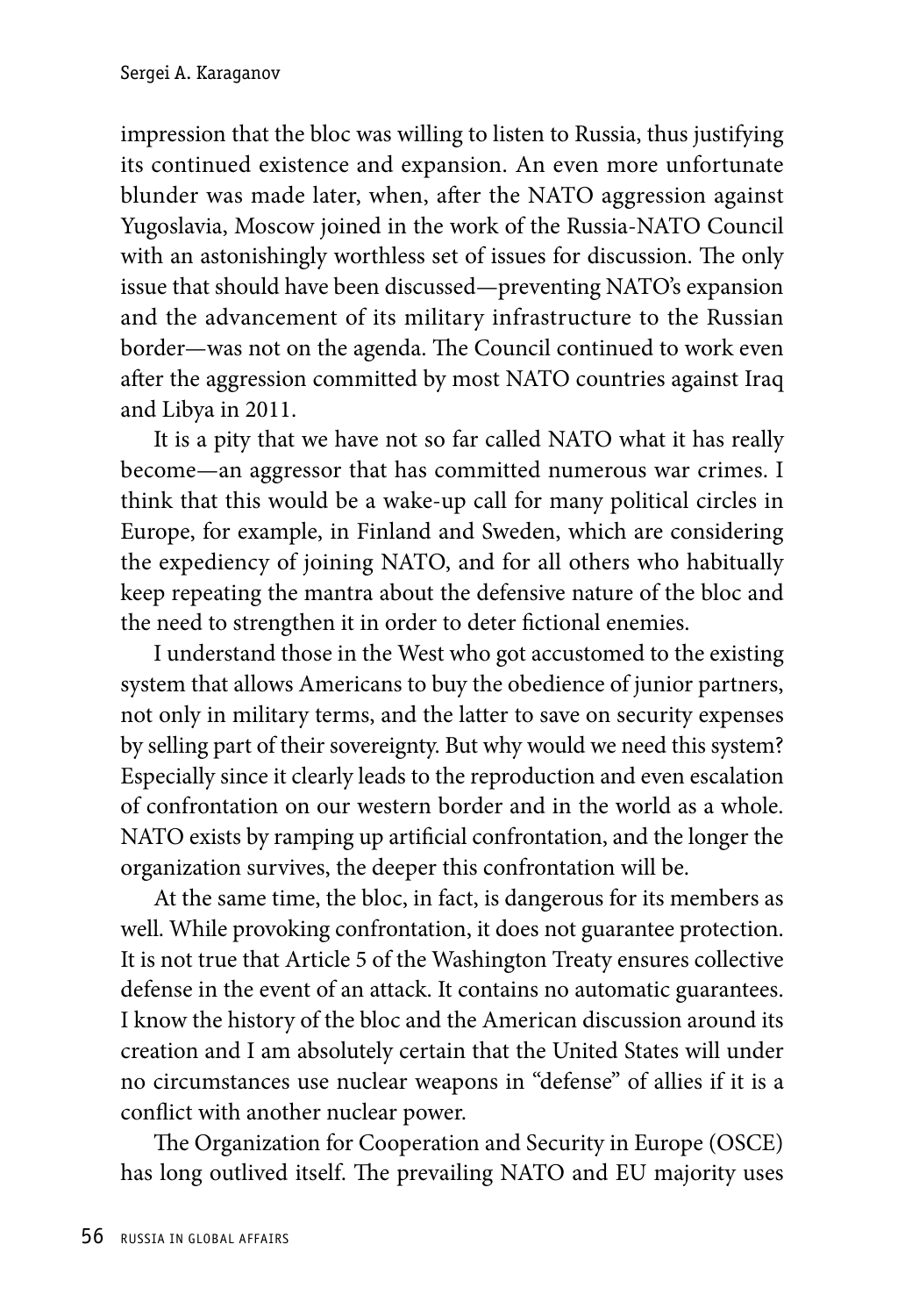it to prolong confrontation or to impose, fortunately increasingly less effectively, modern Western political values and standards. In the mid-2010s, I happened to work in the grand-sounding group of "wise men" at the OSCE, designed to work out a new mandate for this organization. While before that I had had doubts about its usefulness, in-depth interaction made me firmly believe in its harmfulness. It has long outlived its time and only conserves the archaic legacy. In the 1990s, the OSCE was used to wreck attempts by Russia and other countries to create a pan-European security system; in the 2000s, the so-called Corfu process was used to rein in Russia's new initiative to build such a system.

UN bodies have actually been forced out of the continent: the UN Economic Commission for Europe, the UN Human Rights Council, and the UN Security Council. The OSCE was once seen as a useful continuation and extension of the UN system for an important subcontinent. But it did not work out.

What our policy towards NATO should be like is obvious to me: moral and political delegitimization of the bloc, rejection of institutional cooperation, which has proved counterproductive, and preservation of contacts only between the military, and only as an addition to the dialogue with the U.S. Department of Defense and the defense ministries of leading European countries. None of serious military decisions are made in Brussels anyway. Our policy towards the OSCE should be similar, considering the fact that this organization is rather harmful than not, although it is not directly responsible for aggression, extermination of people, or destabilization. Consequently, Russia should bring its participation in it to an absolute minimum. Sometimes we hear that this is the only place where the Russian foreign minister can meet with his colleagues. This is not true. There are many such places in the UN system. In any case, bilateral dialogues are much more fruitful than such gatherings where bloc discipline reigns supreme. It would be much more effective to send observers and peacekeepers through the UN system.

The limited format of the article does not allow me to elaborate on policies regarding other European organizations such as the EU and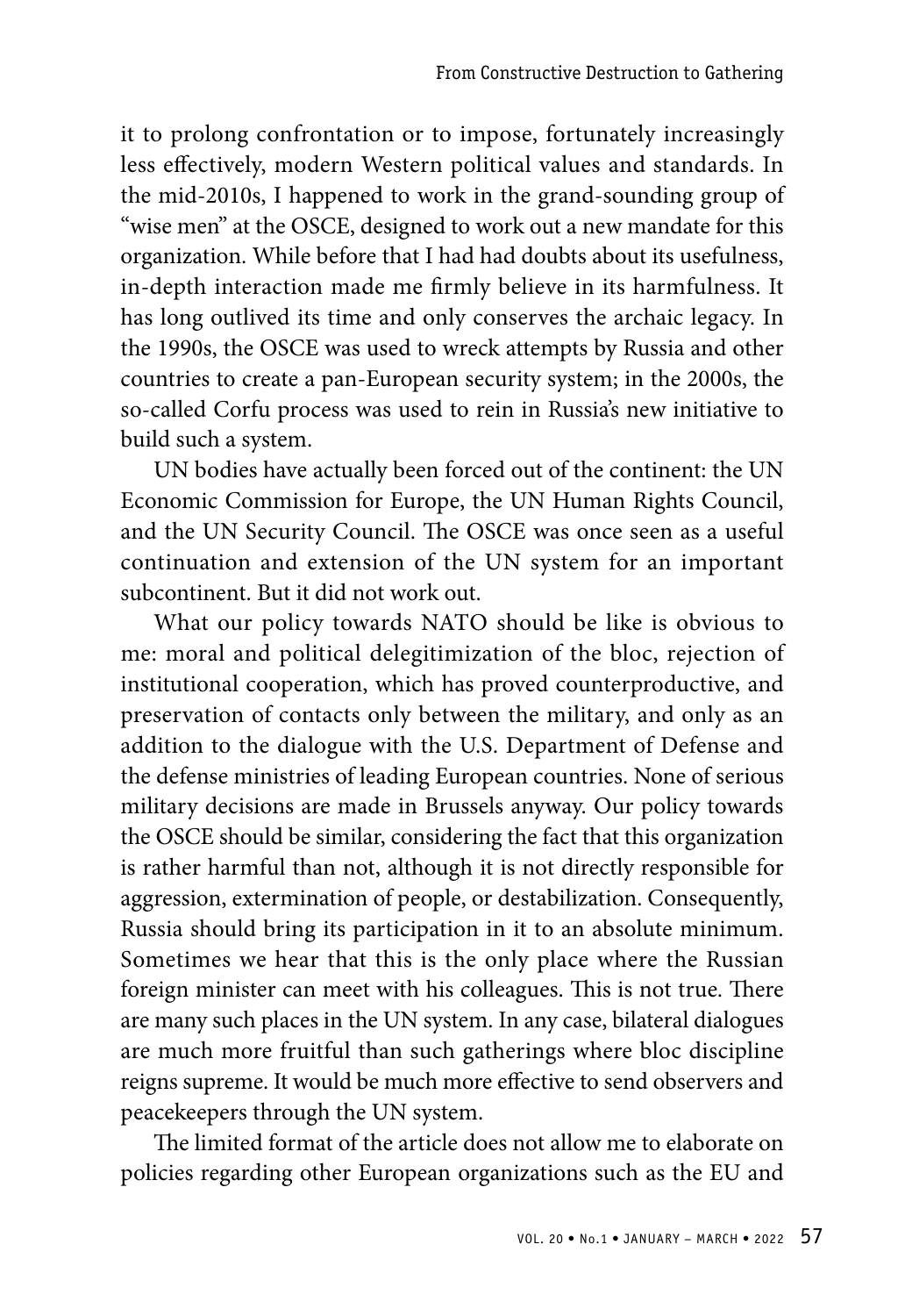the Council of Europe. But the general approach should be the same: we cooperate where and if it is beneficial, and refrain where it is not.

Thirty years of experience have proved convincingly that maintaining the present system of institutions in Europe is harmful. Their inertia, which leads to the reproduction and aggravation of confrontation, even military threats in the subcontinent and around the world, cannot benefit Russia. Once we dreamt that they would help strengthen our security and promote the political and economic modernization of our country. But instead they undermine security. So should we copy the increasingly dysfunctional political system of the West? Do we really need the latest Western values?

We will have to curb expansion and contribute to the erosion of the system, which is already underway, by refusing to cooperate in the hope that the strong opposition and the prospect of stewing in their own juice will prod the elites in the neighboring Western states into pursuing a policy that will be less suicidal for themselves and less dangerous for others. Of course, while exiting this system of relations and thus helping accelerate its self-destruction, we must limit as much as possible the inevitable collateral damage to ourselves. But keeping it further would simply be dangerous.

## **POLICY FOR TOMORROW**

In this crumbling world, it would be better to stay longer in the neoisolationist "fortress Russia," focusing on internal development. But history makes us act faster. Many of my proposals on the policy, which I tentatively call "constructive destruction," stem from the previous analysis.

We should not intervene in a bid to influence internal processes in the West, whose elites have unleashed a new Cold War against Russia out of despair. We should restrain them, including militarily and, if necessary, using military-technical instruments, thus reinforcing the tendency towards moral, political, and economic degradation of the Western system. This will inevitably strengthen geopolitical, geoeconomic, and geo-ideological—cultural—positions of the non-West, of which Russia has historically been the most important part.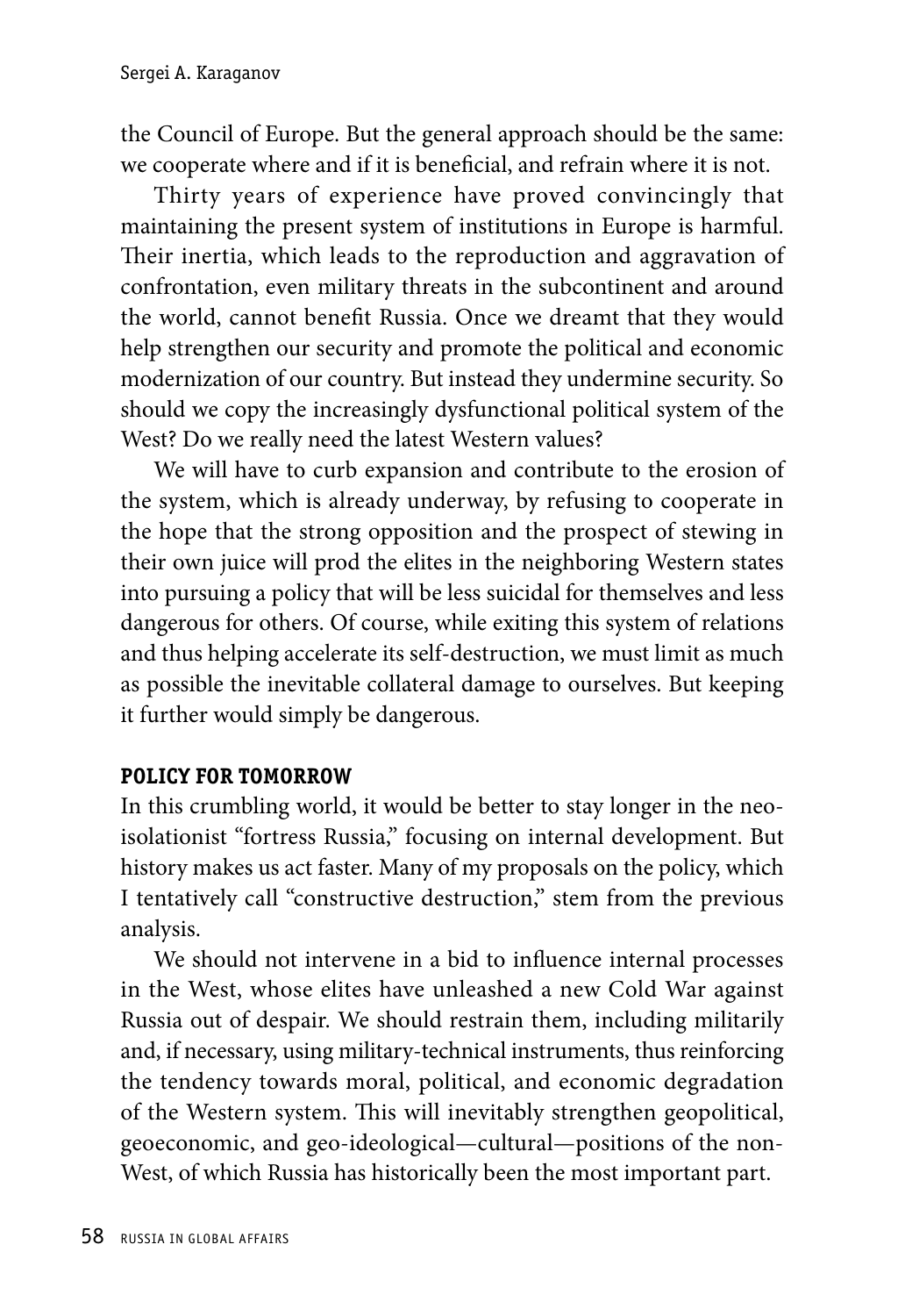The West is predictably trying to drag out Russia's demands, seeking to extend the life of its institutions. We should not reject discussions and cooperation on economic, political, cultural, educational, and health issues, wherever it is beneficial. But at the same time we will have to ratchet up military-political, psychological, and even militarytechnical pressure not so much on Ukraine, which has been turned into the cannon fodder of the new Cold War, but on the collective West to make it come to its senses and give up the policy of recent decades. There is no need to fear an aggravation of confrontation. It intensified even when we tried to appease the West. But we must be prepared for unavoidably strong countermeasures, while at the same time offering a long-term alternative—a new policy of peace and cooperation. The West is not the only one who can threaten destructive sanctions; we can also deter it by threatening to destroy its economy and society with asymmetric measures. Naturally, we should keep reminding everybody of an alternative approach beneficial to all.

With a sensible and active policy, not least domestic, it will be possible to survive another surge of Western hostility more or less peacefully. I have already written that we have a good chance of winning this Cold War.

Our own historical experience inspires optimism, too: we have many times managed to tame imperial ambitions for the benefit of ourselves and all humanity, turning their carriers into relatively vegetarian and convenient neighbors: Sweden after the Battle of Poltava, France after the Battle of Borodino, and Germany after the battles for Stalingrad and Berlin.

A slogan for the new Russian policy towards the West may be a quatrain from Alexander Blok's brilliant, and very appropriate now, poem *The Scythians*:

> "Join us! From horror and from strife, Turn to the peace of our embrace! There is still time. Keep in its sheath your knife. Comrades, we will be brothers to your race."

But, while trying to remedy, albeit with a bitter medicine, our relations with the West, we must remember that being close to us culturally,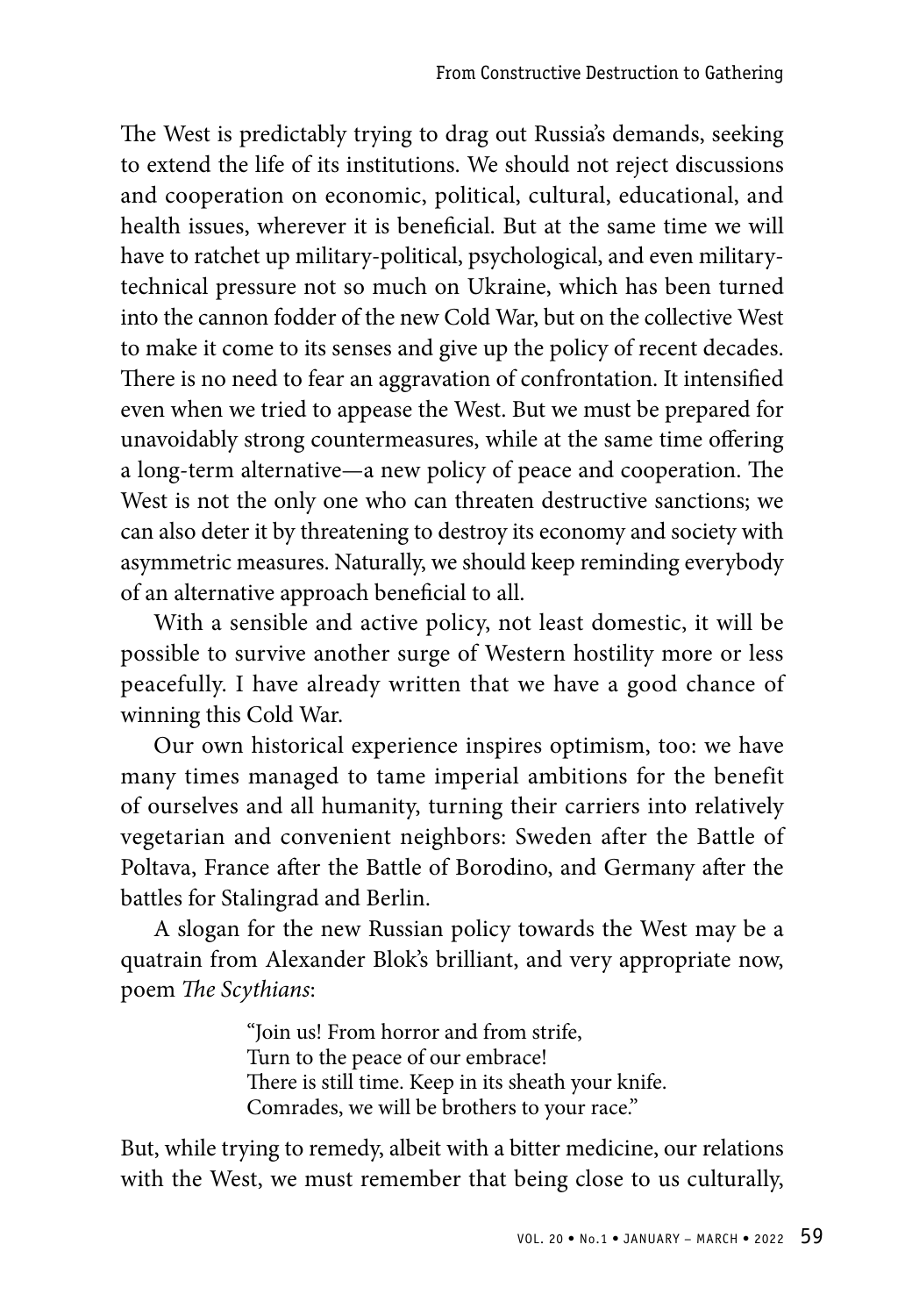for two decades it has been a dying breed. Its policy is that of limited damage and, if possible, cooperation. Real prospects and challenges of the present and the future are in the East and the South. And so we must not allow a harsher and stronger stand towards the West to distract us from the further turn towards the East. Sadly, this turn, especially the development of the territories beyond the Urals, has slowed down in the last two to three years.

It is necessary to prevent Ukraine from becoming a source of military threat. But it would be counterproductive to spend too many managerial, political, and even economic resources on that. We need to manage instability. Most of Ukraine's territory has been emasculated by its own anti-national elite and the West, and infected with the bacillus of militant nationalism.

It would be much more productive to invest in our own eastern territories, in the development of Siberia. By creating favorable working and living conditions, we will attract not only Russians, but also other residents of the former Russian Empire, including Ukrainians. In fact, they made a significant contribution to Siberia's development in the past.

Let me repeat what I have written in my other articles: what made Russia a great power was the incorporation of Siberia under Tsar Ivan the Terrible, certainly not the incorporation of Ukraine under Tsar Alexei Mikhailovich nicknamed "Quiet." It is time to stop repeating Zbigniew Brzezinski's dubious remark, dictated by his Polish genes, that Russia cannot be a great power without Ukraine. The opposite is much closer to the truth: Russia cannot be a great power with the totally unbearable Ukrainian yoke, created by Lenin and expanded to the west under Stalin.

The most promising track is, of course, the development and strengthening of relations with China. This will increase the capabilities of both countries immensely. If the West continues its desperate feud, we could consider forming a temporary—for five years—defensive alliance. Naturally, we should also think about safeguards if China becomes intoxicated by its own success and invokes its medieval policy of the Middle Kingdom designed to turn neighbors into vassals. We must help Beijing in whatever we can to prevent its even temporary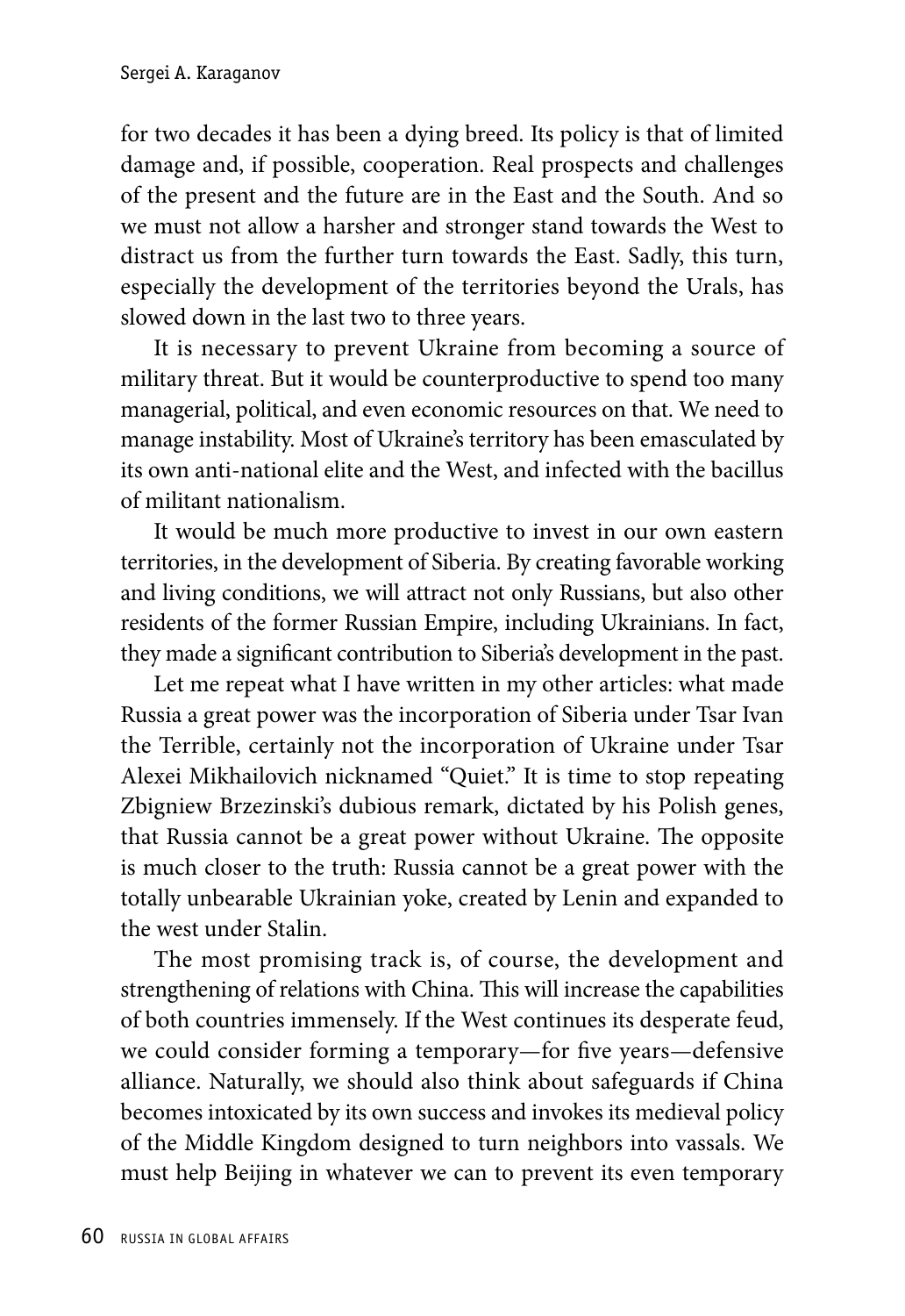defeat in the Cold War unleashed against it, because its defeat will weaken us too. On top of it all, now we know what the West turns into when it believes it is winning. We have to take harsh measures to treat its hangover after intoxication from the successes of the 1990s.

Clearly, our Eastern policy should not focus entirely on China. The Eastern and Southern worlds are rising in global politics, economy, and culture, partly because we have undermined the West's military superiority, which served as a basis for its hegemony over the last five centuries.

When it comes to building a new European security system instead of the dangerously decrepit old one, it will have to be built as part of a larger Eurasian project since hardly anything worthy can be created in the old Euro-Atlantic area anymore.

It is self-evident that an important prerequisite for success is the development and modernization of the country's economic, technological and scientific potential—the basis of its military power which remains the backbone of security and sovereignty. Russia cannot be successful without improving the quality of life of the majority of its people, which means prosperity, health care, education, and the environment.

The restriction of political freedoms, inevitable during confrontation with the collective West, on no account can be extended to the intellectual sphere no matter how hard this may be. Talented and creative people who are ready to serve their country should have maximum intellectual freedom. Scientific development through the Soviet-era *sharashka*-like clandestine research and development laboratories will no longer be possible. Freedom boosts the talents of our genetically inventive people. Even in foreign policy, our current freedom from ideological fetters gives us important advantages over our close-minded neighbors. Historical experience also teaches that the restriction of the freedom of thought imposed by communist mankurts led the country to disaster in its Soviet past. Preserving personal freedom and will is a condition for development and movement forward and up.

If we want to develop and win, we will badly need a spiritual core—a national idea, an ideology that unites and leads forward.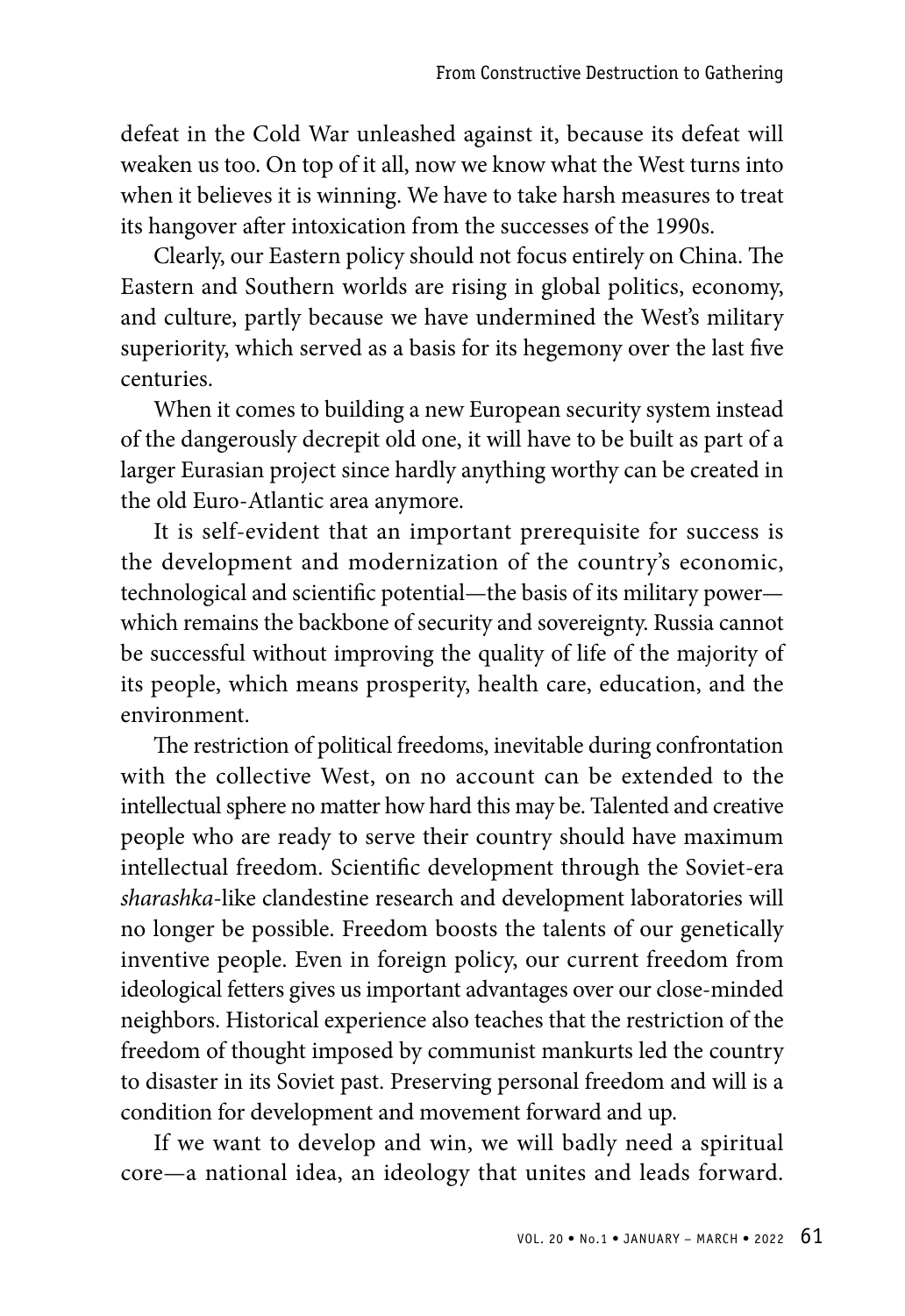It is axiomatic that great countries cannot be great without such an idea. This happened to us in the 1970s and the 1980s. I do hope that the ruling leadership, fed up with the communist era dogmas, will ease its resistance to the advancement of a new ideology. In this sense, Vladimir Putin's speech at the annual meeting of the Valdai Discussion Club in October 2021 sent a strong and inspiring signal. I have proposed my versions of such a "Russian idea" more than once among the growing number of Russian philosophers and publicists.<sup>3</sup> (I apologize for repeatedly quoting myself, but this is due to the lack of space in a journal article).

## **QUESTIONS FOR TOMORROW**

And now about a very important, pressing, but so far barely discussed aspect of the new policy. Its success and the policy per se are impossible without overcoming and revamping the outdated, and often admittedly harmful, ideological foundation on which our social sciences and—to a large extent—practices, rest.

Naturally, the need to overcome it does not mean that we will once again reject the achievements of the political, economic, and foreign policy thoughts of the previous generations. The Bolsheviks once threw Russian public thought into the "dump of history" and, as we know, the result was dire. Just recently we delightedly pushed Marxism aside. But now, having had enough of other dogmas, we understand that we hurried to do so—Marx-Engels and Lenin voiced sound ideas worth relying on, particularly in what concerns the latter's theory of imperialism.

Social sciences, which study the lives of people and societies, cannot but be national, no matter how cosmopolitan their adherents try to appear. They grow on national historical soil and are ultimately aimed at serving their countries and/or their ruling and proprietary classes.

<sup>3</sup> The shortened version is available in: Karaganov, S.A., 2021. Idya v Sibir', my idyom i v budushchee, i k istokam nas kak derzhavy [By Going to Siberia, We Go Both to Our Future and Our Origins as a Power]. *Rossiiskaya Gazeta*, 28 November. Available at: rg.ru/2021/09/27/reg-sibfo/karaganov-idia-v-sibir-my-idem-i-v-budushchee-i-kistokam-naskak-derzhavy.html [Accessed 7 February 2022].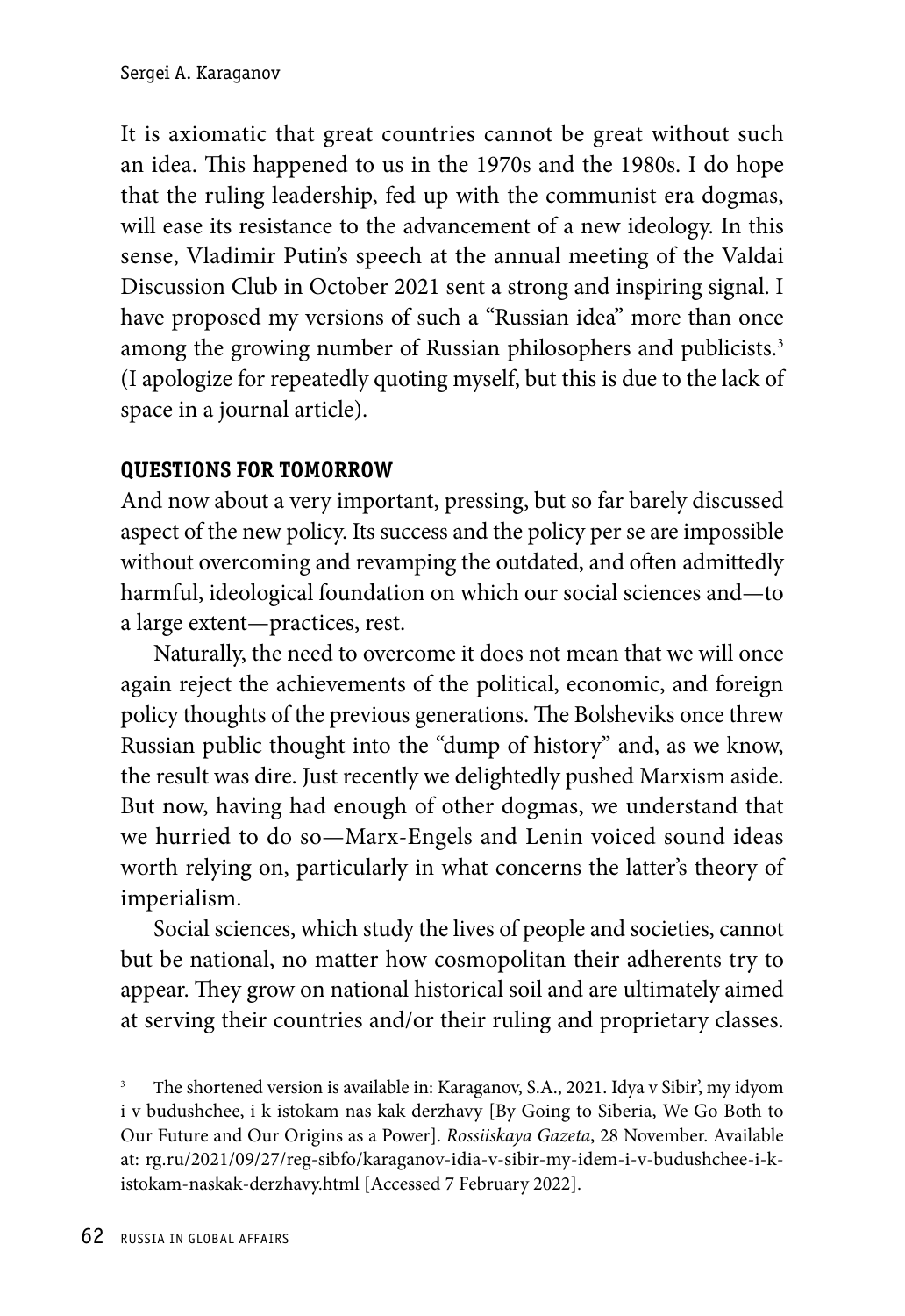Attempts to uncritically transfer the postulates from these sciences into a different environment are inevitably fruitless or produce monsters.

Having achieved relative military security, and regained political and economic sovereignty, we should start working to obtain intellectual independence—one of the absolutely necessary conditions for development and influence in the new world. Prominent Russian political scientist Mikhail Remizov was the first, I think, to call this process "intellectual decolonization."

After decades of living in the shadow of Marxism that came from outside, we started preaching another foreign dogma—this time liberal democratic—in economic thought, in political science, and even to a large extent in foreign and defense policy. Blinded by this fascination we hit a rough patch: we lost part of the country, its technologies and their authors. We started to pursue an independent policy in the mid-2000s, but we acted in many ways intuitively, without relying on clear national-oriented (I repeat, they cannot be any other) scientific and ideological postulates. We still do not dare tell ourselves that the ideological and scientific worldview we have been guided by in the last forty to fifty years is outdated and/or initially aimed at serving the elites of other countries.

To illustrate my point, let me put a dozen or so questions picked up from my very long list practically at random.

I will start with almost eternal ones from high philosophy. What is primary in man and society: spirit or matter? In a more mundane and political way, what interests drive people and their communities states—in the modern world? Vulgar Marxists and liberals claimed it was economic interests. We all remember Bill Clinton's catch phrase "It's the economy, stupid," which seemed to be an axiom just recently. Once people satisfy the elementary feeling of hunger, they begin to be driven by interests of a higher order: love for the family and homeland, the desire for national dignity, personal freedom, but also power, and glory. In principle, the hierarchy of values has been known for a long time—since the famous Maslow Pyramid was adopted by the academic community in the 1940s-1950s. It is another matter that modern capitalism has distorted this pyramid by imposing, first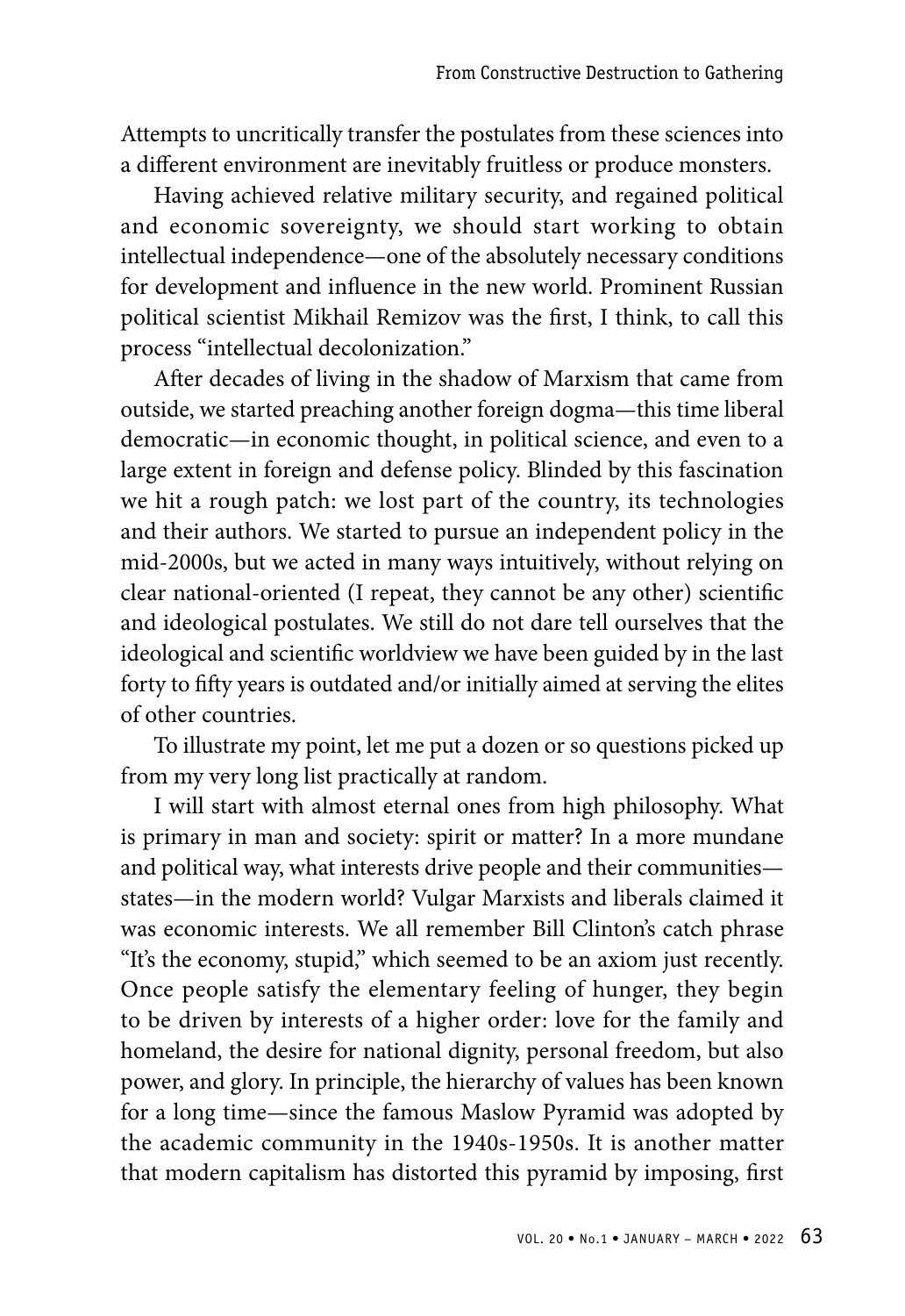through conventional media and now through pervasive electronic networks, a philosophy of ever-expanding consumption for both the rich and the poor at their respective levels.

What should one do now that modern capitalism, devoid of ethical and religious ground, is pushing for unbridled consumption, seeking to eliminate all limits both ethically and geographically, coming into increasingly obvious contradiction with nature, and beginning to threaten the continuation of human life? And at the same time, we Russians know particularly well that attempts to stop some people's pursuit of gain and wealth, and to get rid of those who possess this wealth—entrepreneurs and capitalists—have terrible consequences for both society and the environment (the socialist economy was not very mindful of environmental conservation).

How should one go about the latest "values" such as the denial of history, homeland, gender, and faith, aggressive LGBTism and ultrafeminism? I recognize the right of other people to espouse them, but I consider them posthuman. Should we view this as a normal stage of social evolution? Hardly. Should we try to fence ourselves off, limit societies' development opportunities, and wait for them to survive this moral epidemic? Or should we start a fight, leading the vast majority of people adhering to what is called conservative values, which in fact are normal human values? Should we get involved in a fight, thus further raising the already dangerous level of confrontation with Western elites?

In the modern world, the development of technology and the growth of labor productivity have given most people the feeling of satiation, but at the same time the world itself has come into a state of habitual anarchy and the loss of customary guidelines by the majority of people globally. Could it be that not economic, but security interests, and the military-power instruments and political will that ensure them are coming to the fore once again?

What is military deterrence in the modern world? Is it a threat to damage national and physical assets or foreign assets and information infrastructure to which the present-day cosmopolitan Western elites are connected so closely? If this infrastructure is destroyed, what will happen to Western societies?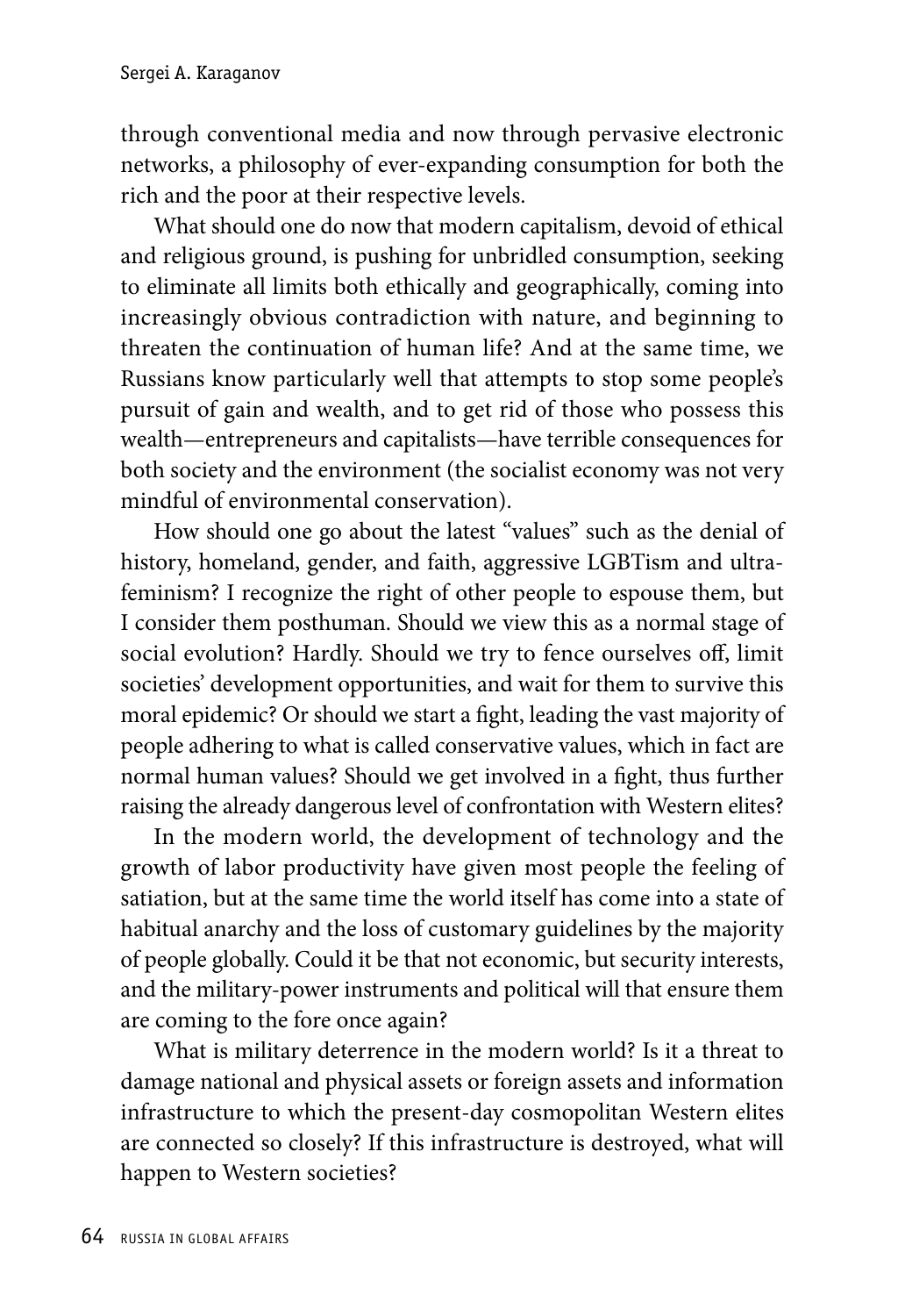A related question is: What is strategic parity, a concept we still use? Is it not the nonsense concocted in the West to trap the Soviet leaders afflicted by a complex of inferiority and the June 22, 1941 syndrome, who plunged into an arms race that eventually wore out the country and its people? It seems that we are already answering this question, although we still keep talking about equality and symmetric solutions.

And what is arms control, which many people in our country think is useful? Is it a way to curb a costly arms race that benefits the richer opponent and reduces the threat of war or is it more of an instrument to legitimize this race, develop new weapons, and impose unnecessary programs on the antagonist? An unambiguous answer is not so obvious.

But let us go back to issues of a higher order.

Is democracy really the culmination of political development? Or, if we are not talking about direct Aristotelian (also limited) democracy, is it one of the tools for the ruling oligarchies to govern societies, tools that come and go, depending on the state of societies and the world around them? In an unfavorable environment, these tools are discarded only to reappear when appropriate external and internal conditions develop and such a need arises. This is not a call for rampant authoritarianism or monarchy. It seems we have already gone too far with centralization, especially at the grassroots, municipal level. But if this is only a tool, maybe we should stop pretending that we are striving for democracy and should say straightforwardly that we want a society of personal freedom, prosperity for the majority, and security and greatness for the country? But then how can the authorities be legitimized in the eyes of the people?

Will the state really die off, as Marxists or liberal globalists thought, dreaming of an alliance of transnational corporations and international NGOs (both are being nationalized and privatized everywhere) or supranational political associations? Let us see how long the European Union will last in its present form. Again, this does not mean questioning the expediency of joint efforts by states and nations for the common good, for example, to remove costly customs barriers or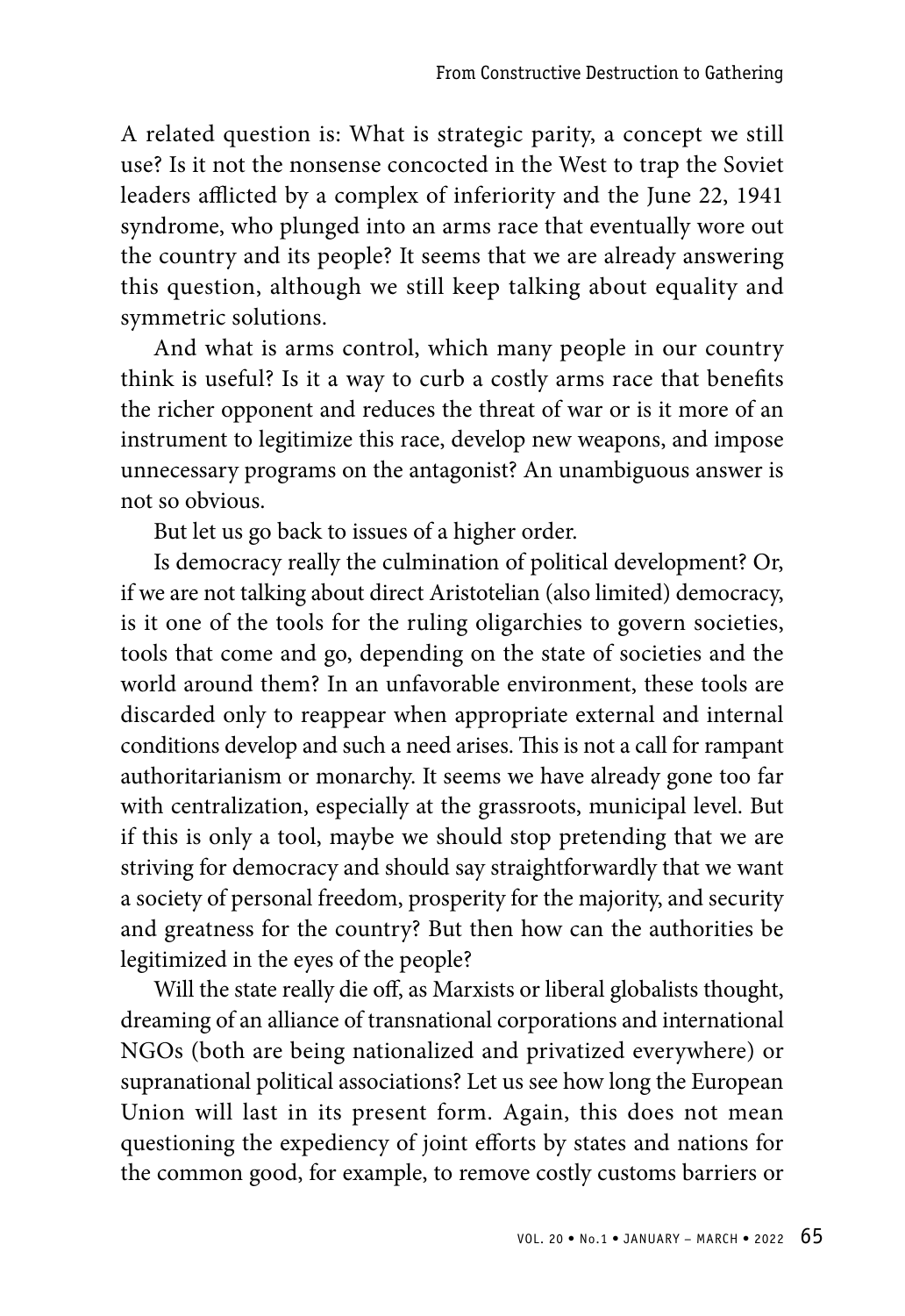develop joint environmental policies. Perhaps, after all, we should focus on strengthening our own state and supporting countries that are close to us, leaving aside the global problems created by others? Or will then these problems bear down on us even more?

What is the role of territory? Is it a shrinking asset, a burden, as many of us have thought just recently, or is it the most important national treasure, especially amid environmental crises, a changing climate, and the growing shortage of water and food, relative or absolute in some regions?

What is to be done with hundreds of millions of Pakistanis, Hindus, Arabs, and residents of other territories that may become uninhabitable? Should we invite them over here already now, as the United States and Europe did in the 1960s when they attracted migrants in order to reduce the cost of local labor and undermine the influence of trade unions? Should we fence ourselves off or develop a model that would make the indigenous peoples of Russia defenders and masters of their territory? But in this case, we will have to abandon all hope for the development of democracy. Suffice it to recall Israel's experience with its Arab population.

Or will the advancement of robotics, currently seriously lagging behind, help avoid a shortage of people for the development of these territories? In general, what is the role of Russians by blood in a situation where their share in the population of Russia is inexorably shrinking? I think that, given the historical openness of the Russian people, the answer can be optimistic. But there is no certainty.

I can raise many more questions, especially in the field of economics. It is important to ask them and try to find answers as quickly as possible. This is a crucial condition for development and success. We need a new political economy, free from the dogmas of Marxism or liberalism, which will be more than just the current harsh realism that underlies our foreign policy. It must be multiplied by future-oriented offensive idealism, a new Russian idea based on our history and philosophical tradition. Professor Andrei Tsygankov has repeatedly voiced a similar idea.

I am convinced that this is the most important task for all our international relations experts, political scientists, economists, and